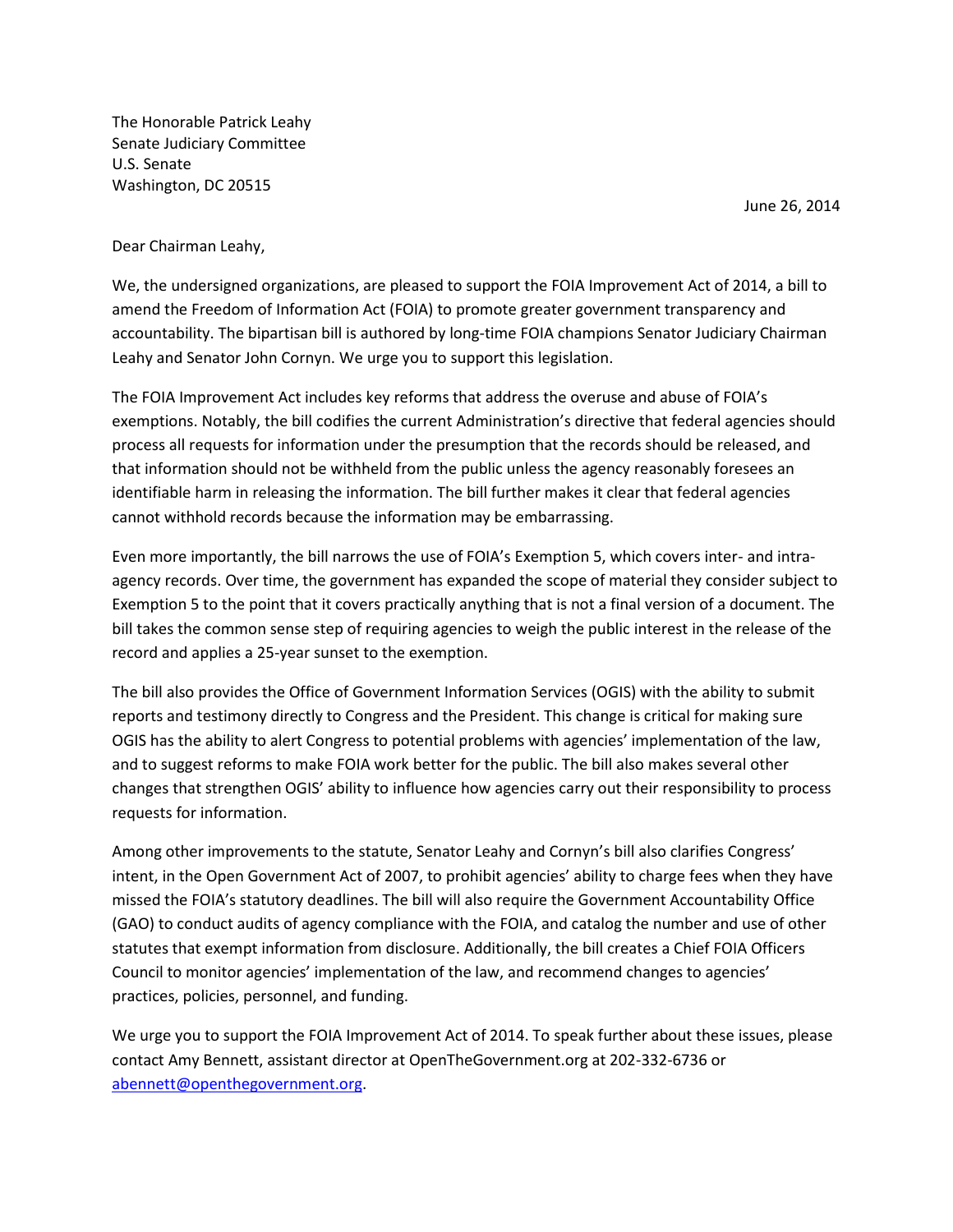## Sincerely,

American Association of Law Libraries American Booksellers Foundation for Free Expression American Library Association American Society of News Editors Amnesty International USA Appeal for Justice Arizona Newspapers Association Article 19 Association of American Publishers Association of Research Libraries Cause of Action Center for Effective Government Center for Science and Democracy at the Union of Concerned Scientists Citizens for Responsibility and Ethics in Washington – CREW Council on American-Islamic Relations – CAIR Data Transparency Coalition Defending Dissent Foundation Don't Tread on Educators Electronic Frontier Foundation – EFF Essential Information Freedom of the Press Foundation Federation of American Scientists First Amendment Coalition Government Accountability Project – GAP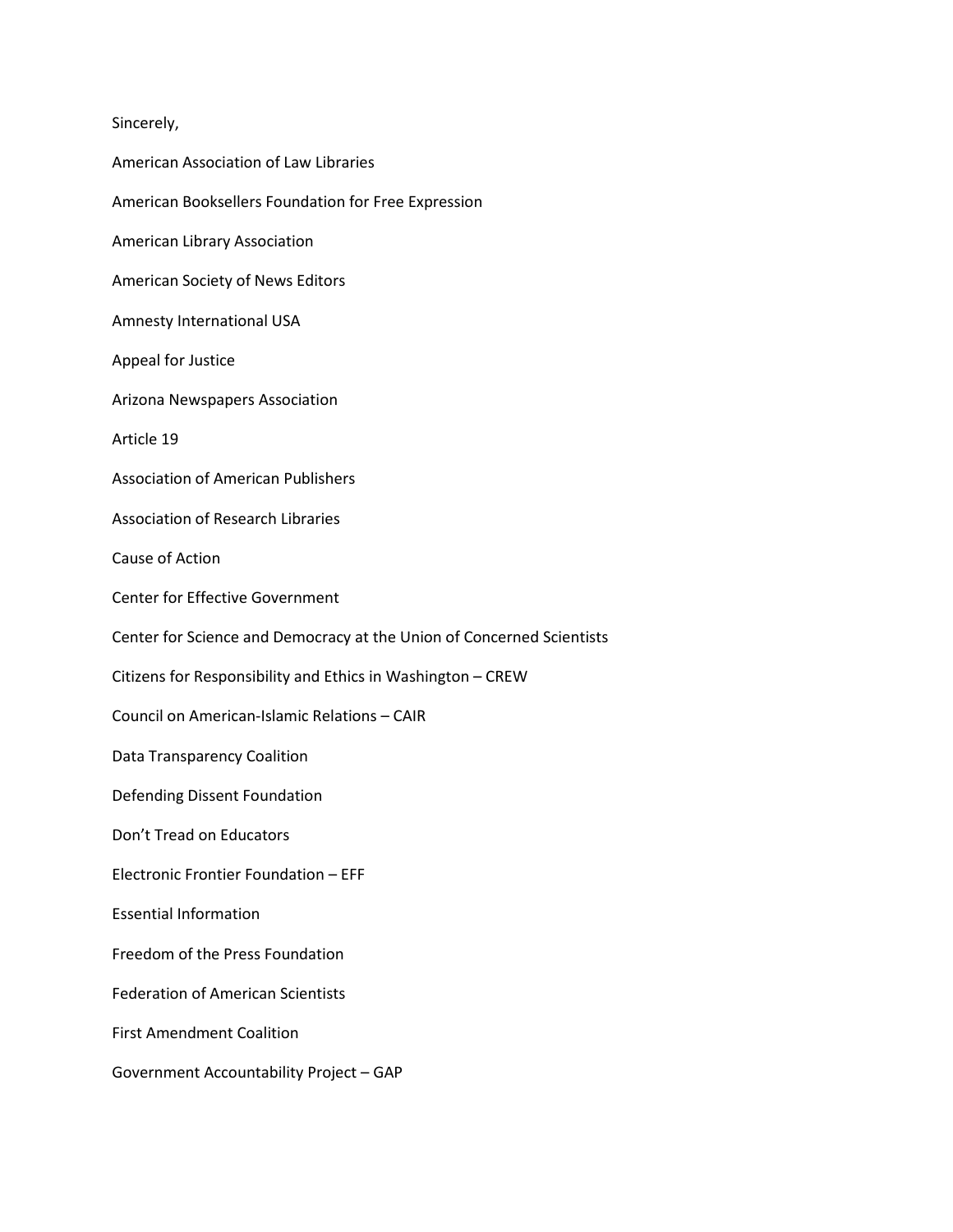iSolon.org Liberty Coalition Mississippi Center for Freedom of Information National Coalition Against Censorship National Coalition for History National Security Archive National Security Counselors National Sustainable Agriculture Coalition OpenTheGovernment.org PEN American Center People For the American Way Physicians for Human Rights Project On Government Oversight – POGO Public Citizen Reporters Committee for Freedom of the Press The Rural Coalition/Coalición Rural Sage Information Services Savannah River Site Watch Society of American Archivists Society of Professional Journalists Student Press Law Center The Sunlight Foundation Tully Center for Free Speech at Syracuse University University of Florida's Brechner Center for Freedom of Information

Utah Foundation for Open Government